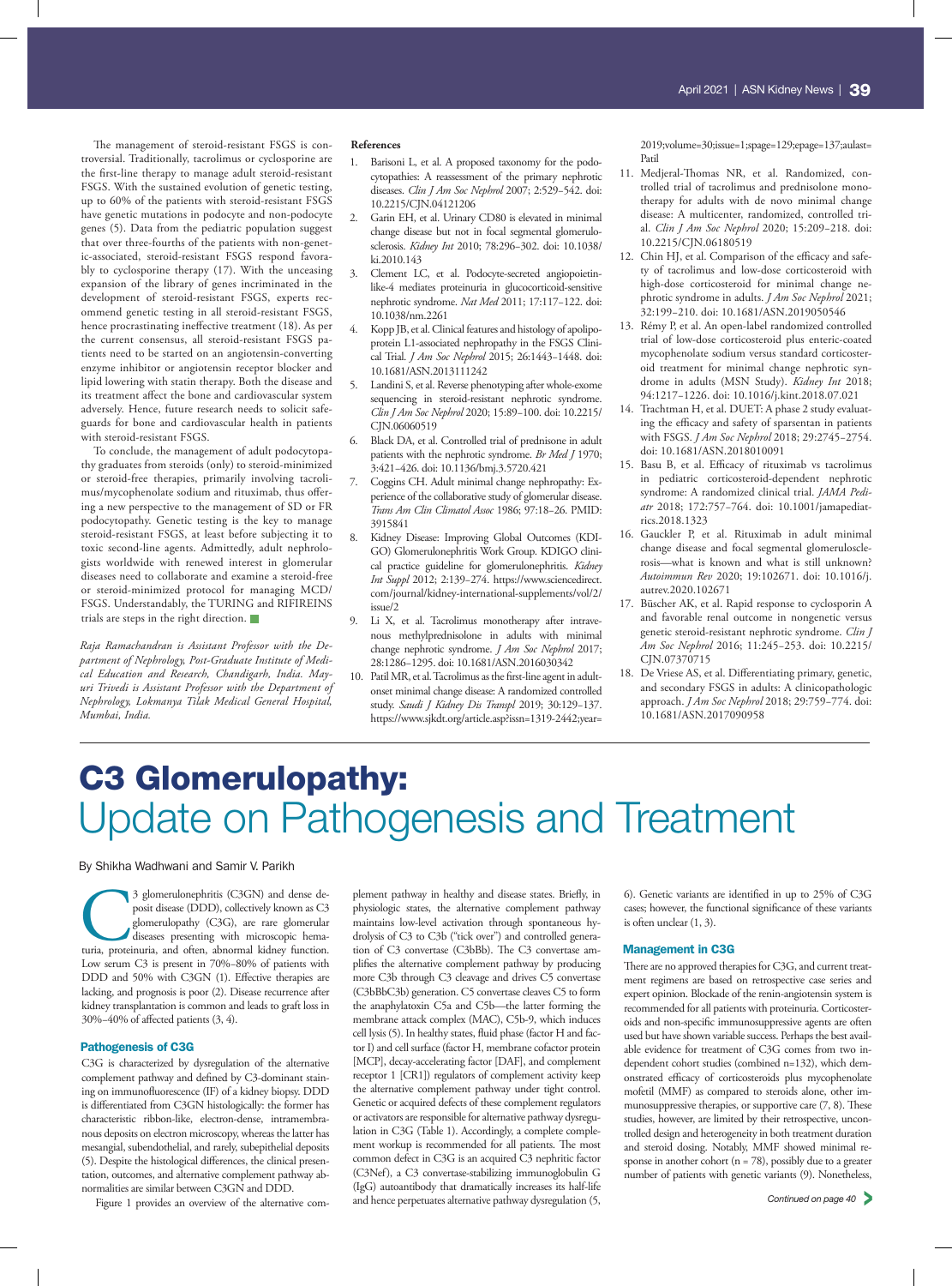# C3 Glomerulopathy

*Continued from page 39*

a MMF-based regimen has been proposed as first-line treatment for C3G with proliferative glomerulonephritis (2, 10).

Advancements in the field of complement therapeutics have led to the development of several anti-complement therapies for C3G (Table 2). Given efficacy in other alternative complement pathway-mediated diseases, such as atypical hemolytic uremic syndrome and paroxysmal nocturnal hemoglobinuria, eculizumab, a monoclonal antibody against C5, was tested in C3G. In a pilot study, four of six patients treated with eculizumab had stabilization or improvement in kidney function after 1 year of treatment (11). In this study, patients with elevated baseline levels of soluble C5b-9 (soluble MAC [sMAC]) responded to treatment, suggesting sMAC could be a potential biomarker for response to eculizumab. In a subsequent prospective single-arm trial, 10 patients with C3G or immune complex-mediated membranoproliferative glomerulonephritis (IC-MPGN) were treated with eculizumab for two sequential, 48-week treatment periods separated by a 12-week washout period. In this cohort, all patients had elevated sMAC and nephrotic-range proteinuria at baseline. However, only three patients (all negative for C3Nef) had sustained proteinuria reduction despite effective terminal complement blockade in all patients  $(12)$ . The variable results with eculizumab suggest that more proximal alternative complement pathway blockade may be needed to achieve disease control in C3G.

A small molecule inhibitor of factor D (ACH-0044471) was recently tested in a proof-of-concept study in four patients (three with C3GN; one with IC-MPGN) who all had low serum C3. Preliminary results showed that factor D inhibition suppressed alternative complement pathway fragments Bb and Ba and increased serum C3 after 2 weeks of treatment (13). Importantly, the urine albumin-to-creatinine ratio decreased by 50% in this small cohort, although results from the entire cohort are needed before strong conclusions can be drawn.

A phase II, open-label trial of small molecule oral factor B inhibitor, iptacopan (LNP023), is currently ongoing with a primary endpoint of proteinuria reduction at 12 weeks. Promising interim results demonstrated a 49% reduction in urine total protein-to-creatinine ratio from baseline and estimated glomerular filtration rate (eGFR) stabilization without a safety/tolerability signal in 12 patients (14). An open-label extension study evaluating response at 9 months is underway.

The DISCOVERY trial, a phase II open-label study of APL-2 (a small molecule inhibitor of C3), evaluated the safety and efficacy of proximal alternative complement pathway blockade in several glomerular diseases including C3G. Preliminary results noted reduction in proteinuria, stabilization of eGFR, and improvement in serum C3 and C5b-9 levels in eight patients over the 12-week treatment period (15). Long-term follow-up and safety data are pending.

Finally, avacopan (formerly CCX168), an oral C5aR inhibitor that has shown promising results in antineutrophil cytoplasmic antibody (ANCA) vasculitis (16), is presently being studied in C3G. An interim analysis of the ACCOLADE study demonstrated statistically significant improvement in both eGFR and a novel C3G histologic chronicity index when comparing avacopan to placebo (17). This index was recently developed and found to correlate with prognosis in two independent cohorts (18, 19). Although the

primary endpoint of change in the C3G histologic activity index at 26 weeks was not statistically significant, there was a trend toward improvement in the avacopan group.

As we eagerly await results of these complement inhibitor trials, many salient questions emerge. Will blockade of alternative complement pathway components actually translate into improved outcomes? Will treatment response depend on an individual patient's alternative complement pathway defect, and how will this response be measured? Will sequential blockade of alternative complement pathway factors lead to greater efficacy or just increase the risk/frequency of adverse events? Although we presently have more questions than answers, one thing is clear: there is a desperate need for complement biomarkers that can accurately reflect disease status, inform treatment, and predict response. Only with continued progress toward understanding disease pathogenesis in C3G can we truly pave the way for personalized, target-directed therapies.

*Shikha Wadhwani, MD, MS, is Assistant Professor of Medicine, Division of Nephrology and Hypertension, Northwestern University Feinberg School of Medicine, Chicago, IL. Samir V. Parikh, MD, FASN, is Associate Professor of Medicine, Divi*sion of Nephrology, The Ohio State University Medical Center, *Columbus, OH.*

Dr. Wadhwani has been an advisor to Travere Therapeutics and is a speaker for GlaxoSmithKline (GSK).

Dr. Parikh has research grants with NIH/NIDDK, EMD-Serono, and Aurinia Pharmaceuticals and is a medical/scientific advisor with Alexion, Aurinia, Bristol Myers Squibb, GSK, and Kezar Life Sciences.

### Figure 1. Alternative complement pathway dysregulation in C3 glomerulopathy



Complement is activated through the classical, lectin, and alternative pathways. Whereas the classical and lectin pathways are triggered by foreign actors or immune complexes, the alternative pathway maintains low-level activation through spontaneous hydrolysis of C3 to the anaphylatoxin C3a and C3b ("tick over"). Production of C3b leads to controlled generation of C3 convertase (C3bBb), which amplifies the alternative pathway by producing more C3b through C3 cleavage and also drives C5 convertase (C3bBbC3b) generation. C5 convertase cleaves C5 to form the anaphylatoxin C5a and C5b—the latter forming the membrane attack complex (MAC), C5b-9, which induces cell lysis. The alternative pathway is kept under tight control by regulators of complement activity (RCAs). In C3 glomerulopathy, the alternative pathway becomes dysregulated due to either genetic or acquired defects in RCAs or complement activators. Multiple novel anti-complement therapies for C3 glomerulopathy are being tested in clinical trials, and their primary targets are shown in the figure.